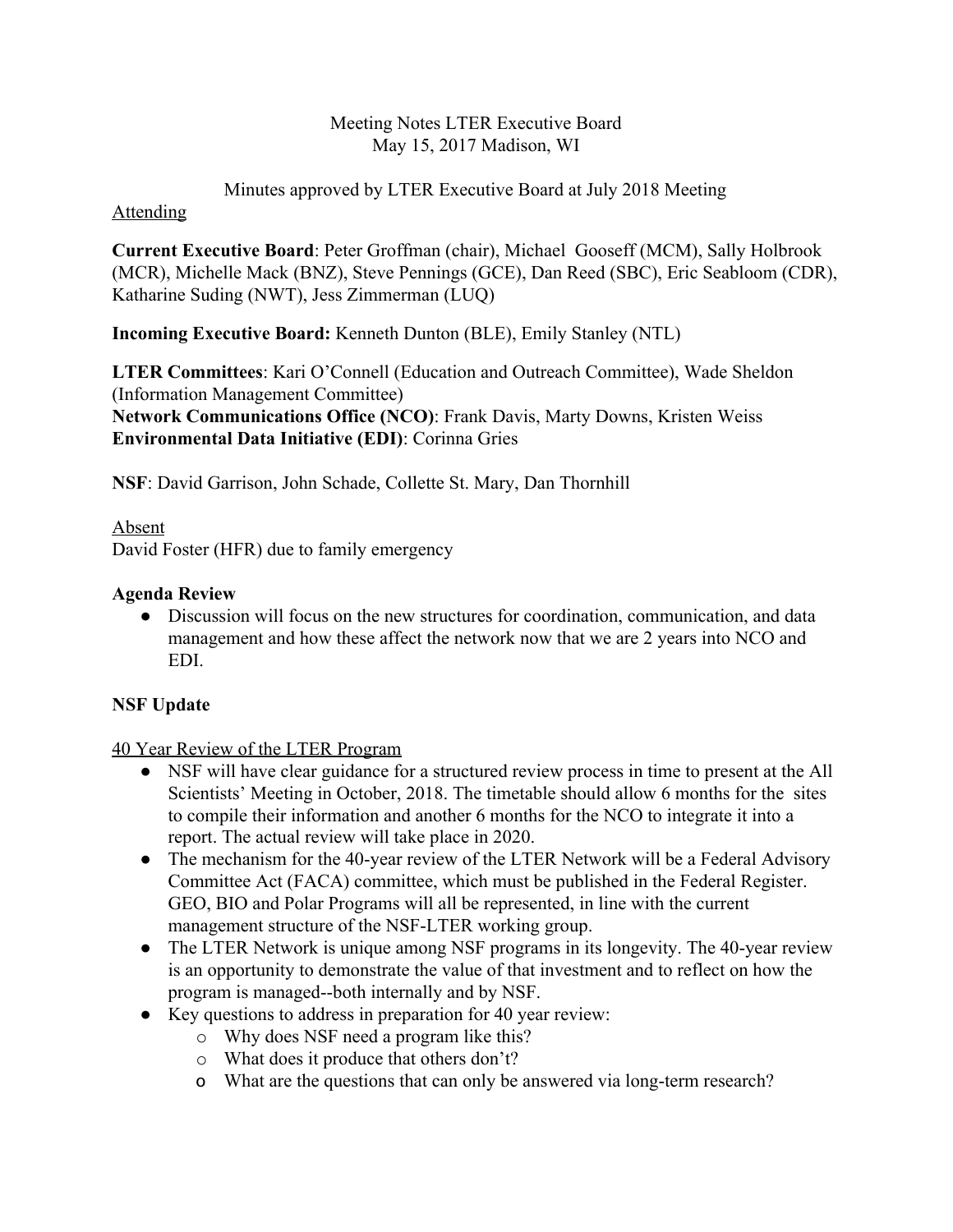- o Considering current funding limitations, how can LTER programs maximize the value of a \$30 million/year investment?
- o What is the role of cross-cutting research and synthesis?
- o Especially for the NCO--how is the LTER program engaging and impacting external groups; e.g. via synthesis working groups, scientists, managers, etc.
- Possible/likely review components:
	- o LTER community response to NSF's 30 year review, including development of data management systems.
	- o From sites: a short vignette, statistics, and responses to a limited set of questions, posed by NSF.
	- o Network Communications Office will compile sites responses and a Network statement into a single report on behalf of the Network.
- There are a few key points to emphasize, with lots of discussion about what the best metrics are for assessing them:
	- o How much leverage does each LTER site have; how much 'pull' do they have to bring people to a site BECAUSE its an LTER site?
	- o Not all syntheses are appropriate across ALL sites. But linking and sharing data among the most related sites is important.
	- o LTER leverages (and provides leverage for) many of NSF's other major investments (e.g. Coastal SEES, Sea Level Rise, Water Sustainability and Climate, Macrosystems, LTREB). What kinds of metrics could reasonably be collected that would demonstrate the nucleating role of LTERs.

## NSF Personnel

- Upcoming appointment of new Division Directors in Environmental Biology (DEB) and Division of Ocean Sciences (OCE). Geosciences has a new Director (Bill Easterling).
- Assistant Director of Biological Sciences (BIO) will be changing. The current (acting) AD is Joanne Tornow.
- SEV approval pending with Jennifer Rutgers as PI
- Changes to the NSF-LTER working group: Doug Levey, Jennifer Burns rotating off. Dan Thornhill (OCE), Collette St. Mary (DEB) have recently joined.

## General Discussion with NSF Program Officers

- Intense budget uncertainty in 2017 led to focus on short-term priorities, now shifting toward a bit more capacity for longer term planning and funding.
- What is the potential for new sites? GEO recently funded 2 new coastal sites. The BIO budget is not likely to allow new sites in the near-term. Any long-term opportunity would flow out of the 40-year review highlighting key research gaps.
- How does NSF view the overlap between LTER and CZO? Are we competing for funding? These are complementary programs and NSF recognizes the differences. NEON is also important, different, and complementary, but would benefit from increased connections with LTER and the ecological community in general.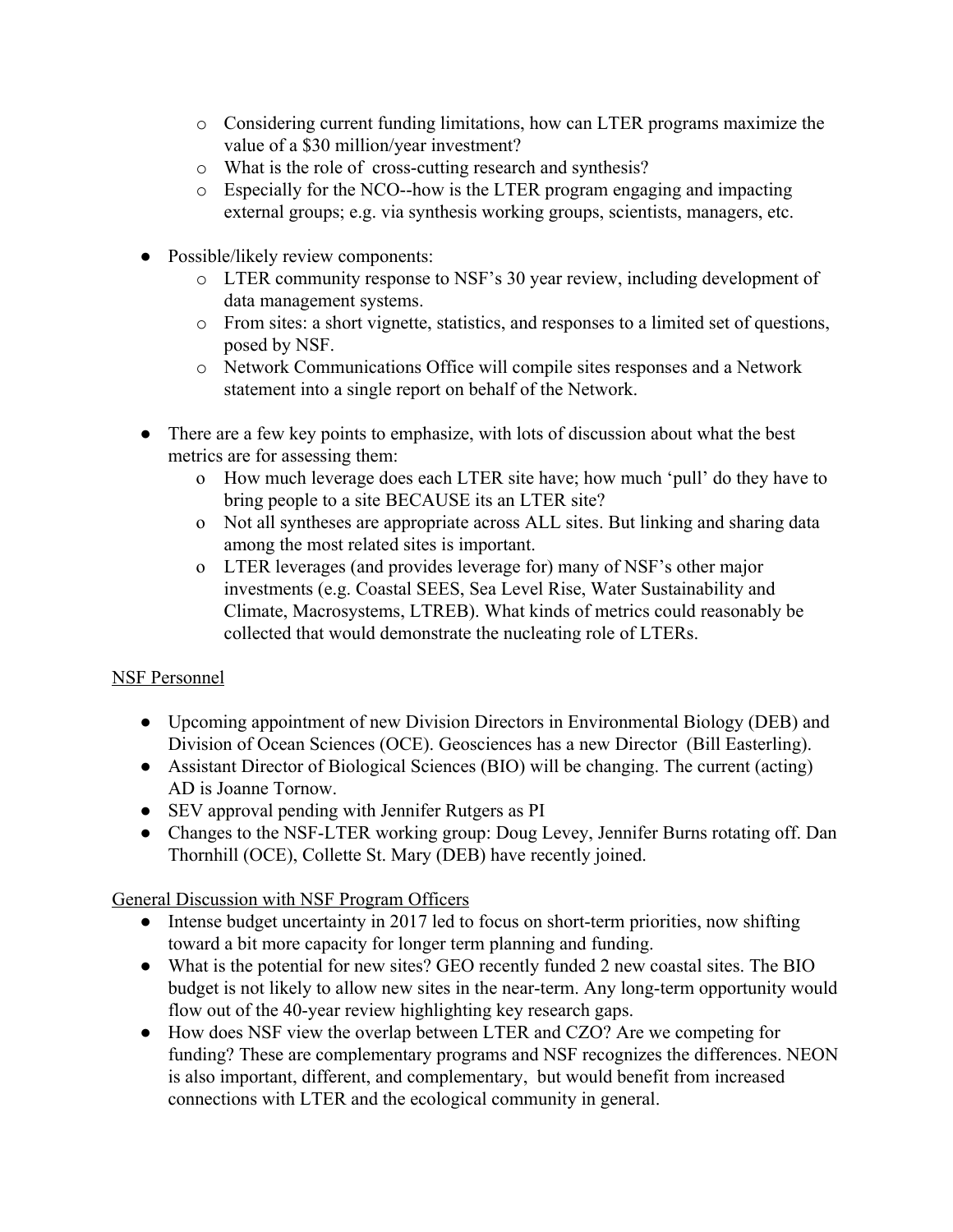### **Short Topics**

March and April minutes are approved. Mike Gooseff abstains from March, since he was absent.

Publications Committee

- Bob Waide and Sharon Kingsland are editing a book on LTER science and synthesis and requested inclusion in the series.
	- o The Committee agreed that the book proposal fits the criteria to include as an LTER product and recommended moving forward based on relevance, but not detailed knowledge of content.
	- o The Committee recommended that they broaden the scope of the book to include coastal sites and a wider set of authors; keep in mind the relevance to the 40 year review, and focus on coming opportunities as well as past accomplishments and challenges.
	- o Executive Board approves inclusion in the series, pending review of more detailed content.
- Stepping in the Same River Twice, edited by Ayelet Shavit and Aaron M. Ellison, draws on replication examples from within and outside the LTER Network. The book was approved and included in LTER science and synthesis book series. Published on April 25, 2017 (ISBN: 9780300209549).

Site Affiliation

- Peter Groffman received a request from Brad Wilcox to create an LTER affiliate site. A Texas A&M site applied for LTER site funding but was not successful in the NSF competition. Their University identified funding, but they would like to affiliate with the Network
- Concerns:
	- o NSF program officers are OK with this, except that they want to ensure their investment in the NCO is not diverted to service non-NSF sites.
	- o An official status for non-NSF-funded sites (even if clarified as "affiliated") suggests some level of vetting--for which we have no process or capacity.
	- o LTER welcomes other sites as collaborators and that can occur without formal partnership. If they formally affiliate, it creates branding issues (especially now that the LTER logo includes NSF).
- A supporting view:
	- $\circ$  If we COULD find a way to do this, we could expand LTER sites, create more partners for synthesis, extend our data management system, etc. Could we call them 'partners' and ask them to pay a membership fee equivalent to the benefit they receive?
- Conclusion: LTER creates infrastructure that's useful to other sites doing long-term research. We can take steps to make external groups aware that any long-term site can participate in a variety of ways, including: attending the All Scientists' Meeting, joining synthesis groups, getting help with data management, etc.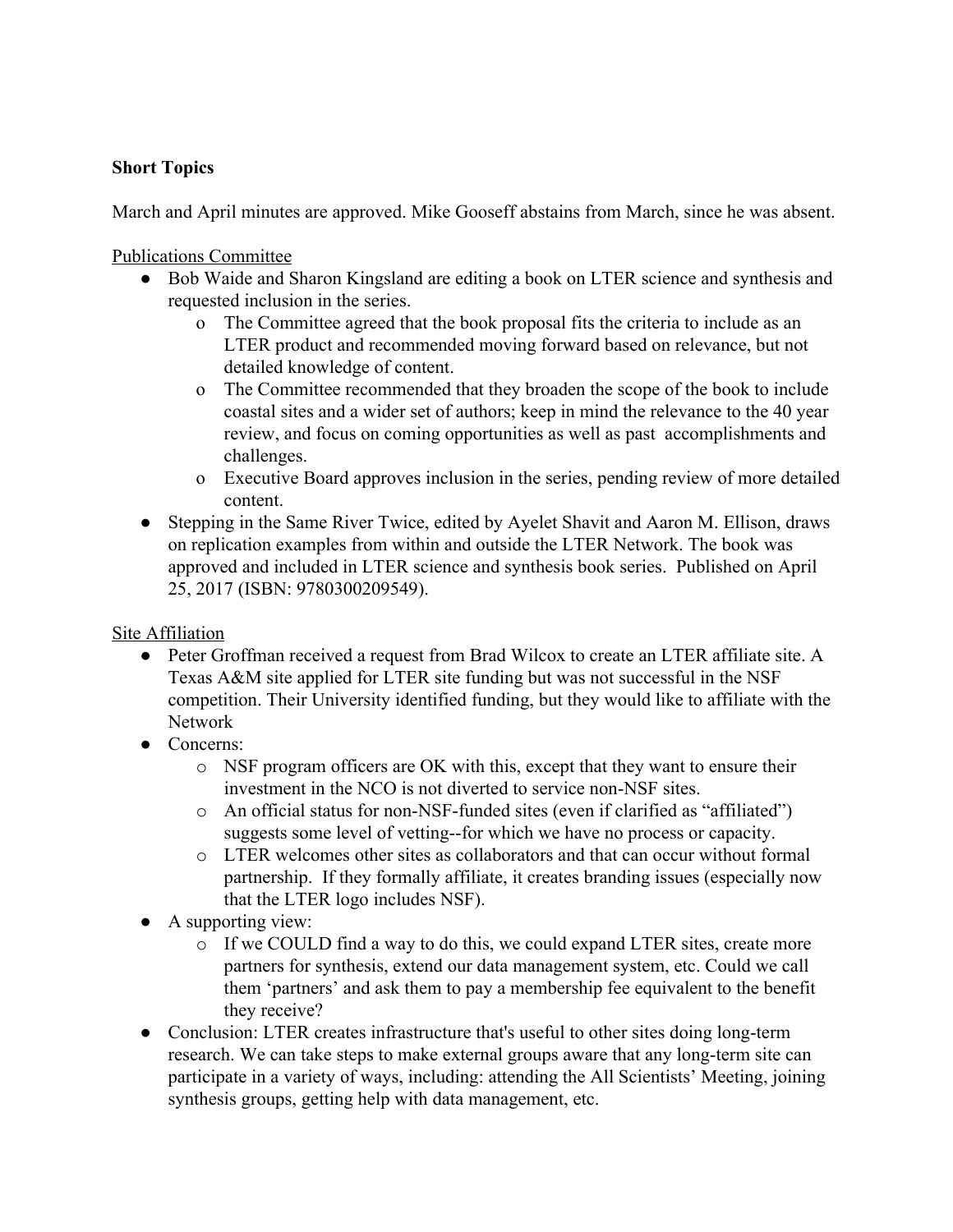o Marty will work with Peter on developing this list, responding to Brad, and creating a web page that clarifies how other scientists and sites can participate in Network activities.

New Website Guidelines

[https://lternet.edu/wp-content/uploads/2018/05/Guidelines-for-LTER-Web-Site-Design-and-Con](https://lternet.edu/wp-content/uploads/2018/05/Guidelines-for-LTER-Web-Site-Design-and-Content-revised-2018-05-17.pdf) [tent-revised-2018-05-17.pdf](https://lternet.edu/wp-content/uploads/2018/05/Guidelines-for-LTER-Web-Site-Design-and-Content-revised-2018-05-17.pdf)

- A working group composed of information managers, education managers, communicators and PIs developed updated website guidelines. They are technologically neutral and offer an organizational structure for sites without being prescriptive. They are posed as resources and recommendations, not requirements.
- The Executive Board voted to recommend that the science council adopt these guidelines. Michael Gooseff (who was on the committee) abstained.

Sexual Harassment Communication Guidelines

- NSF solicited comments on new sexual harassment reporting policy that requires institutions to report a finding concerning an NSF investigator to NSF and allows NSF to withdraw or reassign funding.
- Because LTERs often are based at remote field sites with collaborators from many institutions, the Executive Board established a subcommittee to review the policy and determine if LTER should comment. The committee (Frank Davis, Mike Gooseff, Kari O'Connell) did not see cause to comment on the policy, but did see it as an opportunity to review LTER's current approach to communicating about sexual harassment resources and reporting options.
- A range of ideas were suggested: FAQs, resources webpage, highlighting different LTER sites and what they are doing in relation to Title IX, host a workshop and bring in experts
- Two particularly difficult issues were identified:
	- o How can we identify a point person (or group of point people) who is accessible enough when in the field and also sufficiently senior/responsible to take protective action and report through institution?
	- o Campus risk managers do not seem to be aware of, or designing policies to address, the situation at field sites, where it may not be possible to separate a victim and an alleged perpetrator.
- There was interest in more PI-to-PI discussion than there is time for at the Science Council and it was suggested that we set aside time for deeper discussion (potentially with invited expert(s) on Title IX ) at the All Scientists' Meeting. The goal would be to support PIs to think about the issue at the site level, but not on their own and not without resources. This could include examples from Toolik Lake, UNOLS vessels.
	- o We could have sites reflect on an action item to bring back to their site, e.g. a resource or a reporting process. A working group could pursue workshop funds through NSF. Good resources: Erika Marin-Spiotta at Univ. of Wisconsin, GEO GOLD field institute.
- Each site should at least develop a reporting chain and post it on their website (along with other field research information), at field site residence and dining facilities, and at a site orientation.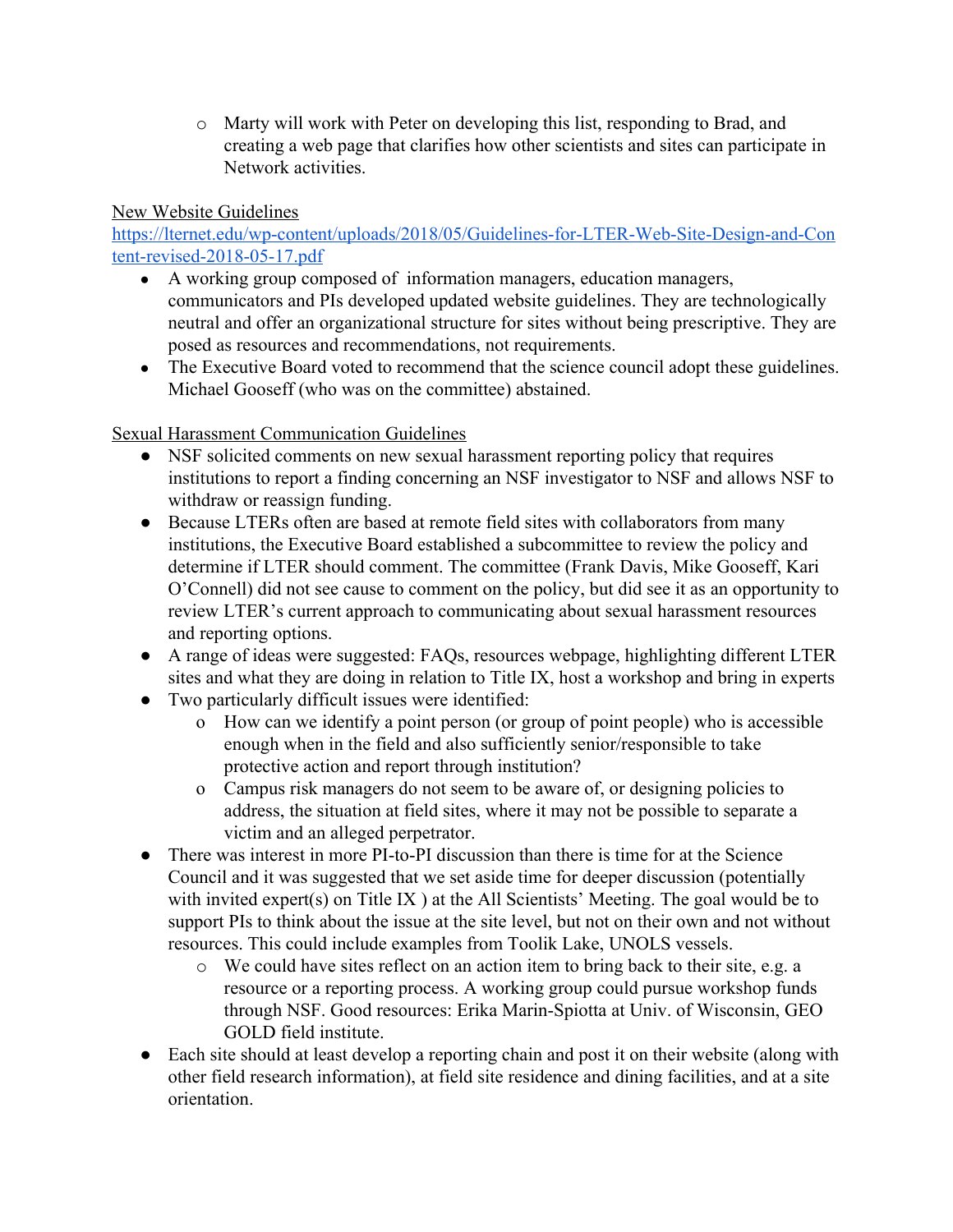• OBFS is working on this, but does not yet have a policy. They are interested in what we come up with.

## New Information Management Committee Representative

Dan Bahauddin (Cedar Creek LTER) has been elected as the Information Management Representative. Dan has broad experience and has served on IM-Exec steering committee. This election was heartily endorsed by the EB and Dan will start participating in monthly calls in June.

### **LUNCH**

### **LTER Committee Reports**

#### International LTER

No representative was present and no report was received in time for the meeting, but there are some important questions for the EB. Should we be active in ILTER or not? Should we continue to pay our dues? How is the LTER community benefitting?

- LTER is setting a standard for other networks, with respect to data management;
- The dues  $(\$5000-\$10000/\text{year})$  are worth the level of involvement, and its valuable to maintain links with international science in a time of U.S. isolationism.
- There are good data streams coming out of ILTER and useful opportunities: kelp network, mountain research network, NutNet, GLEON, resource management, etc.
- LTER community isn't very active in engaging ILTER, if we're going to keep paying dues, we should strive to more actively engage with the Network.

#### Communications Committee

### Report:

[https://lternet.edu/wp-content/uploads/2018/05/LTER-Communications-Committee-Ann](https://lternet.edu/wp-content/uploads/2018/05/LTER-Communications-Committee-Annual-Report-2018.pdf) [ual-Report-2018.pdf](https://lternet.edu/wp-content/uploads/2018/05/LTER-Communications-Committee-Annual-Report-2018.pdf)

Discussion: The communications committee is refining its mission after a 6-month hiatus. Key questions:

- Is communications different than education? If so how?
- What is the future and focus of this committee?
- Do we want sites to specifically designate communication point people?

#### Diversity Committee

Report:

[https://lternet.edu/wp-content/uploads/2018/05/LTER-Diversity-Committee-2017-18-An](https://lternet.edu/wp-content/uploads/2018/05/LTER-Diversity-Committee-2017-18-Annual-Report-draft-2.pdf) [nual-Report-draft-2.pdf](https://lternet.edu/wp-content/uploads/2018/05/LTER-Diversity-Committee-2017-18-Annual-Report-draft-2.pdf)

Discussion:

- Need to recruit new/more members to the Diversity Committee: Look for people who are is younger AND more diverse.
- Ideas for supporting increased diversity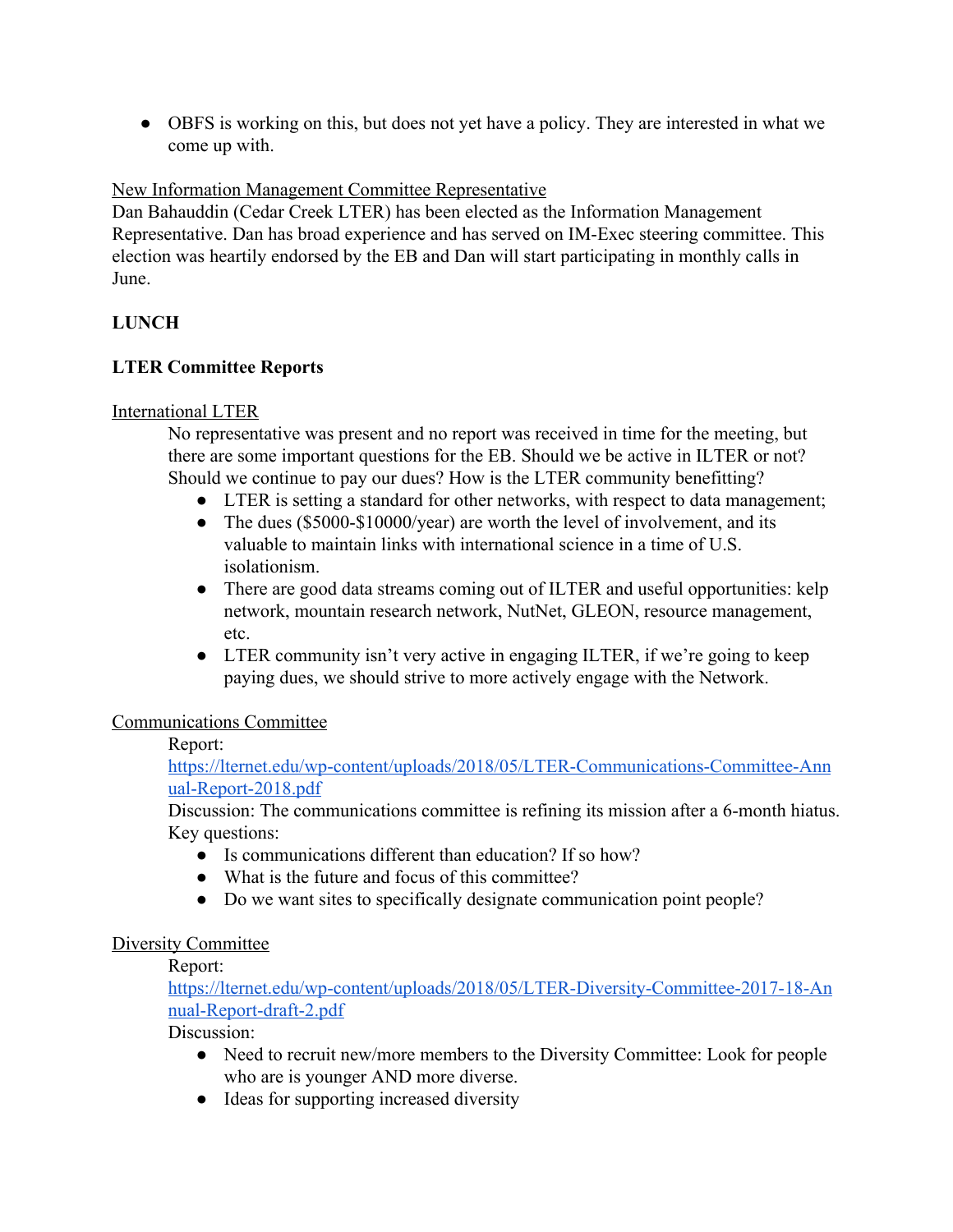- o More support via REU and other early career programs
- o Who can we connect with in NSF to help support diversity work? John Schade recommended reaching out to Frances Carter Johnson at NSF for connections and ideas
- o Hosting SEEDs students. Promote more engagement with this program at sites.
	- Related concern -- placing SEEDS students in culturally isolating situations may not result in the hoped-for outcomes.
- o Have the EB assign a rep to the committee

### Publications Committee

### Report:

[https://lternet.edu/wp-content/uploads/2018/05/LTER-Publications-Committee-Annual-R](https://lternet.edu/wp-content/uploads/2018/05/LTER-Publications-Committee-Annual-Report-2018-final.pdf) [eport-2018-final.pdf](https://lternet.edu/wp-content/uploads/2018/05/LTER-Publications-Committee-Annual-Report-2018-final.pdf)

### Discussion:

EDITORIAL NOTE: The publications committee has a fairly narrow mandate: to consider and recommend books and reports for inclusion in LTER's numbered publication series. The discussion described below ranged more broadly to questions of how to define, attribute, and archive an LTER paper.

- What qualifies as an LTER publication? NSF would like to define it as something that couldn't have been published without LTER research, whether or not it was directly funded by an LTER grant.
- The goal is to understand the broader impact of LTER data and science and to quantify the nature and extent of how LTER data are used.
- How can we ensure that data are cited? EDI helps. It provides a DOI by which to cite data, but that's not yet a broadly accepted practice for authors.
- Perhaps some broad categories are possible, such as:
	- funded directly by LTER,
	- using LTER sites,
	- using LTER data.
- It's appealing to think that's possible, but in practice these are quite difficult to parse out. Maybe it's more important to focus on the main LTER publications, using the standard of 10 high-impact papers.
- Ultimately, the goal is to show that LTER is very productive and that many people come to partner with LTER.

## Grad Student Committee

Report:

[https://lternet.edu/wp-content/uploads/2018/05/LTER-Graduate-Student-Committee-Ann](https://lternet.edu/wp-content/uploads/2018/05/LTER-Graduate-Student-Committee-Annual-Report-2018.pdf) [ual-Report-2018.pdf](https://lternet.edu/wp-content/uploads/2018/05/LTER-Graduate-Student-Committee-Annual-Report-2018.pdf)

Discussion:

• Siddarth Iyengar and Paul Julian are leading the grad student reps and working with Kristen Weiss to plan events prior to and at ASM. The ASM will focus on developing longer-term activities to help grad students connect across sites and with PIs.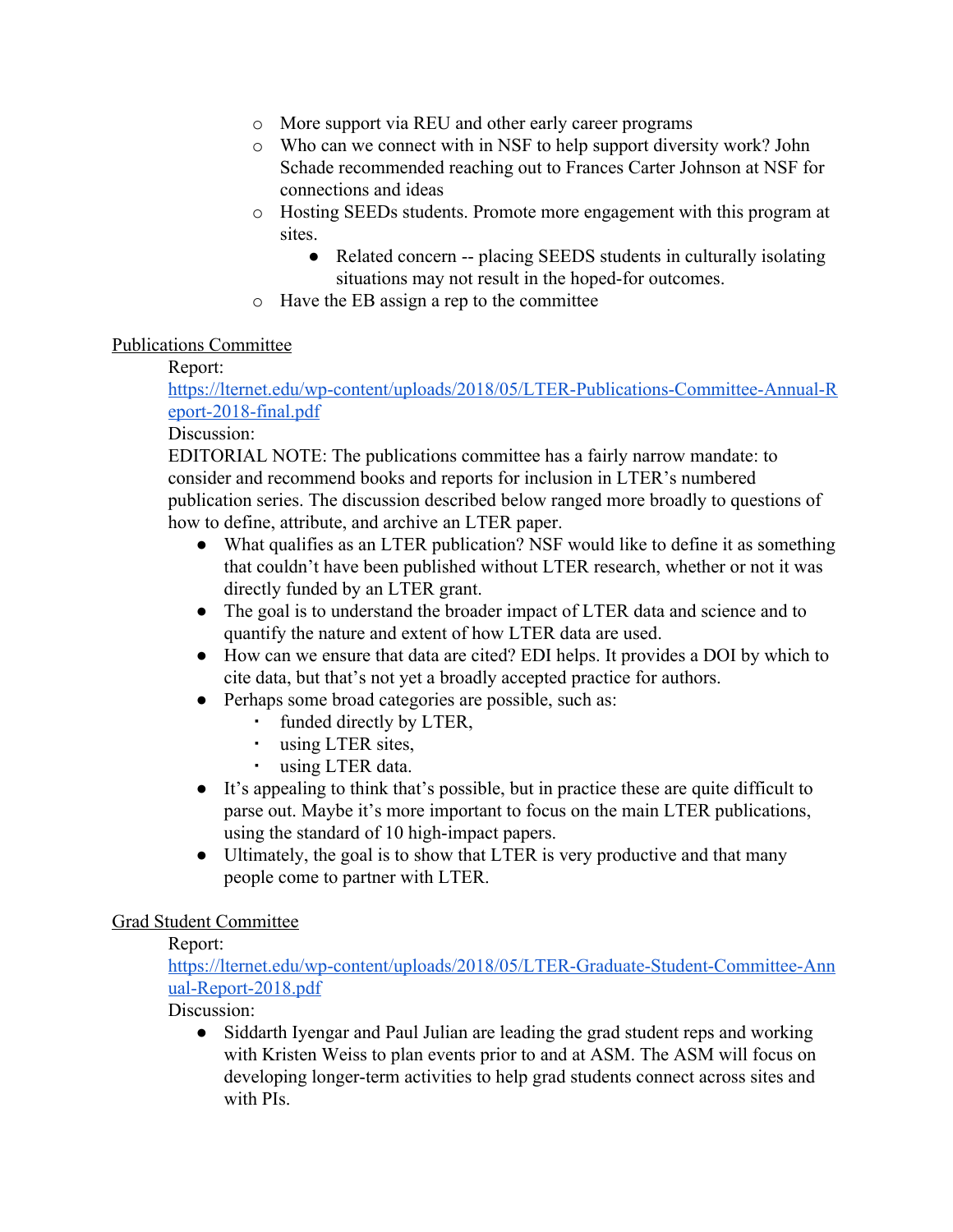- Three or four sites have joint graduate programs. Are there lessons for the rest of the sites?
- On a positive note, grad students have begun seeking out IMs earlier in their programs because journals are requiring data to be in repositories

### Information Management Committee

Report:

[https://lternet.edu/wp-content/uploads/2018/05/LTER-Information-Management-Commit](https://lternet.edu/wp-content/uploads/2018/05/LTER-Information-Management-Committee-Annual-Report-2018.pdf) [tee-Annual-Report-2018.pdf](https://lternet.edu/wp-content/uploads/2018/05/LTER-Information-Management-Committee-Annual-Report-2018.pdf)

Discussion:

- This was a transition year, with EDI and NCO reorganization. The committee includes representatives from every site, plus NCO and EDI.
- Five-member steering committee tracks working groups and sets topic for IM water cooler teleconferences.
- Major activities:
	- o updated by-laws related to meeting funding and network governance,
	- o reinvigorated DataBits,
	- o helped update web guidelines.
	- o Annual IM in-person meeting held at Earth Science Information Partnership (ESIP) meeting this year. EDI and NCO came up with partial funding to send IMs. The IMs developed and attended lots of good workshops, including topics such as: code repositories, sensor data practices. New sites came, presented their data management plans, got feedback.
- One major change is to support the production of useful data products desired by NCO-funded working groups. The committee is looking for new ways to move those efforts forward with fewer resources.
- Information managers are trying to participate in EDI trainings and to work with others outside of LTER to provide expertise. Working to create stronger connections between the Information Management Committee and EDI.

#### Education Outreach Committee

Report:

<https://lternet.edu/wp-content/uploads/2018/06/EOC-LTER-Science-Council-2018.pdf> Related documents:

[https://lternet.edu/wp-content/uploads/2018/05/Guidelines-for-LTER-Web-Site-Design-a](https://lternet.edu/wp-content/uploads/2018/05/Guidelines-for-LTER-Web-Site-Design-and-Content-revised-2018-05-17.pdf) [nd-Content-revised-2018-05-17.pdf](https://lternet.edu/wp-content/uploads/2018/05/Guidelines-for-LTER-Web-Site-Design-and-Content-revised-2018-05-17.pdf)

Discussion:

The committee is organized as a community of practice, with a dedicated rep from each LTER site; some have met monthly for over 8 years. The committee's focus is on cross-site initiatives, engaging external partners, setting professional development goals, inviting guest speakers, and proposal ideas. Key focus areas include K-12 resources and educator professional development, but there are also many other activities that vary by site, such as citizen science at Bonanza Creek, building ecological data literacy with younger students with hands-on training for teachers and data packages.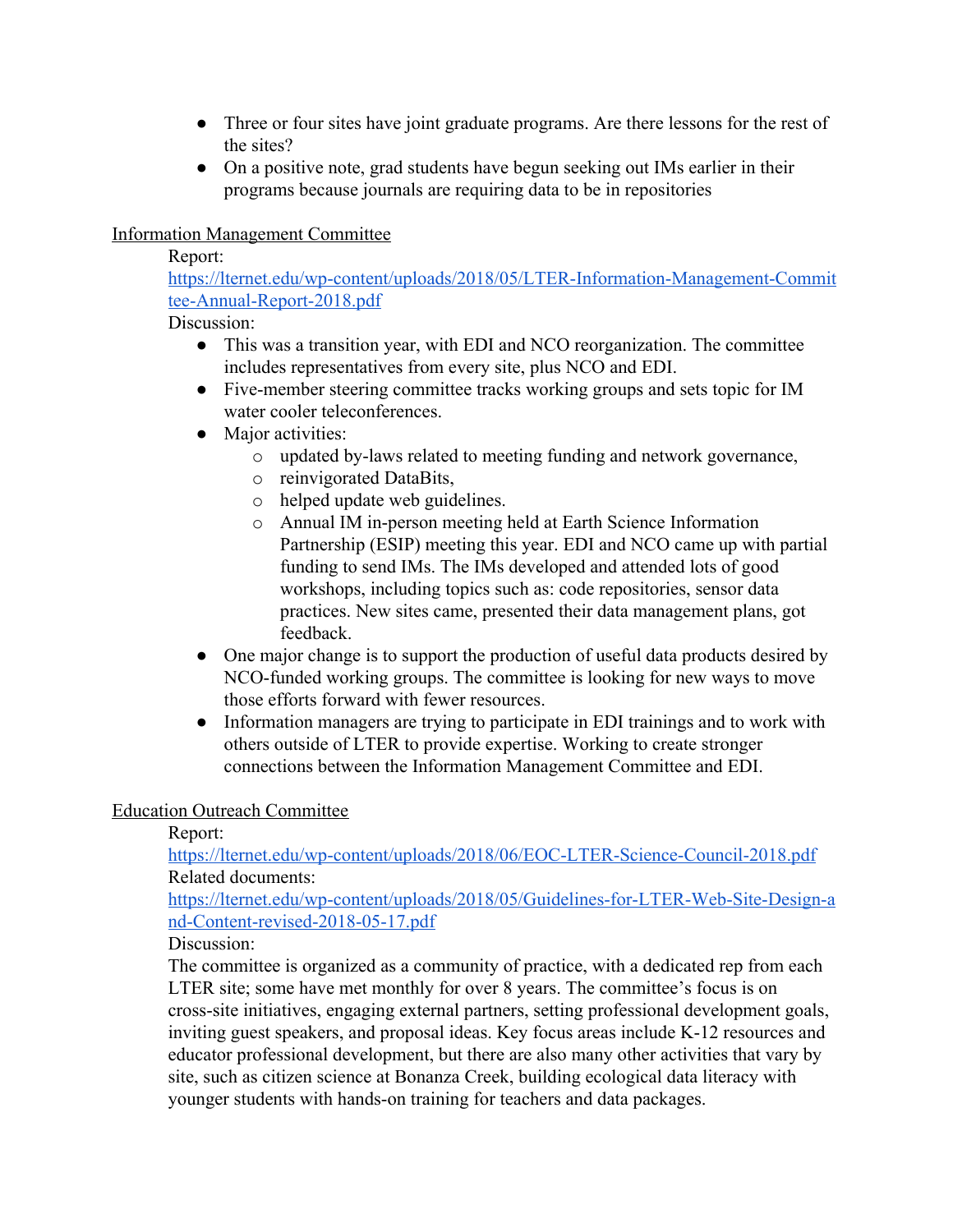#### 2017-2018 accomplishments:

- Made connections to groups outside of LTER (NEON, Concord consortium, CZO, WildNote) and set up professional development for Education/Outreach Managers.
- Three new Schoolyard Book Series books have been published in the past year (PIE, JRN, SBC). Some sites are getting extra funding to develop associated curricula.
- LTER Data Jam been a success at Jornada, Luquillo, and BES.
- Undergraduate Field Ecology Research Network (UFERN) and REU opportunities with LTER are under development: virtual programs, sharing mentor resources, coordinated cross-site programs.
- LTER education programs contribute a lot of leveraged funding for LTER sites. Great examples of what an education program can do specifically with long-term data.

## **NCO Update**

Report:

<https://lternet.edu/wp-content/uploads/2018/06/NCO-LTER-Science-Council-2018.pdf> Discussion:

- Transition from LNO to NCO/EDI completed and working smoothly together.
- Synthesis: Six working groups are active, representing a broad cross-section of sites and external investigators.
	- Synthesis working groups have many early career investigators.
	- Would appreciate feedback from the EB on the possibility of switching to a two-tiered approach with several smaller working groups alongside fewer large well-resourced groups.
- o Communications:
	- LTERnet rebuild complete except a few backend processes.
	- Science update is switching to bi-monthly schedule, alternating with News from the NCO.
	- Social media engagement continues to increase, print materials available for use by sites.
- o Presented basic web/social media stats

## EDI Update

Report: <https://lternet.edu/wp-content/uploads/2018/06/EDI-LTER-Science-Council-2018.pdf>

● EDI grew out of the efforts of LTER Information Managers. The office has been charged with the mission of spreading good data practices to other investigators and networks. The resulting structure leaves some ambiguity about the role of LTER information managers and unanswered questions about how they can get their needs for collaboration and professional development met and how they can contribute most effectively. EDI is very open to LTER information manager involvement; IMs just need to communicate their needs and goals.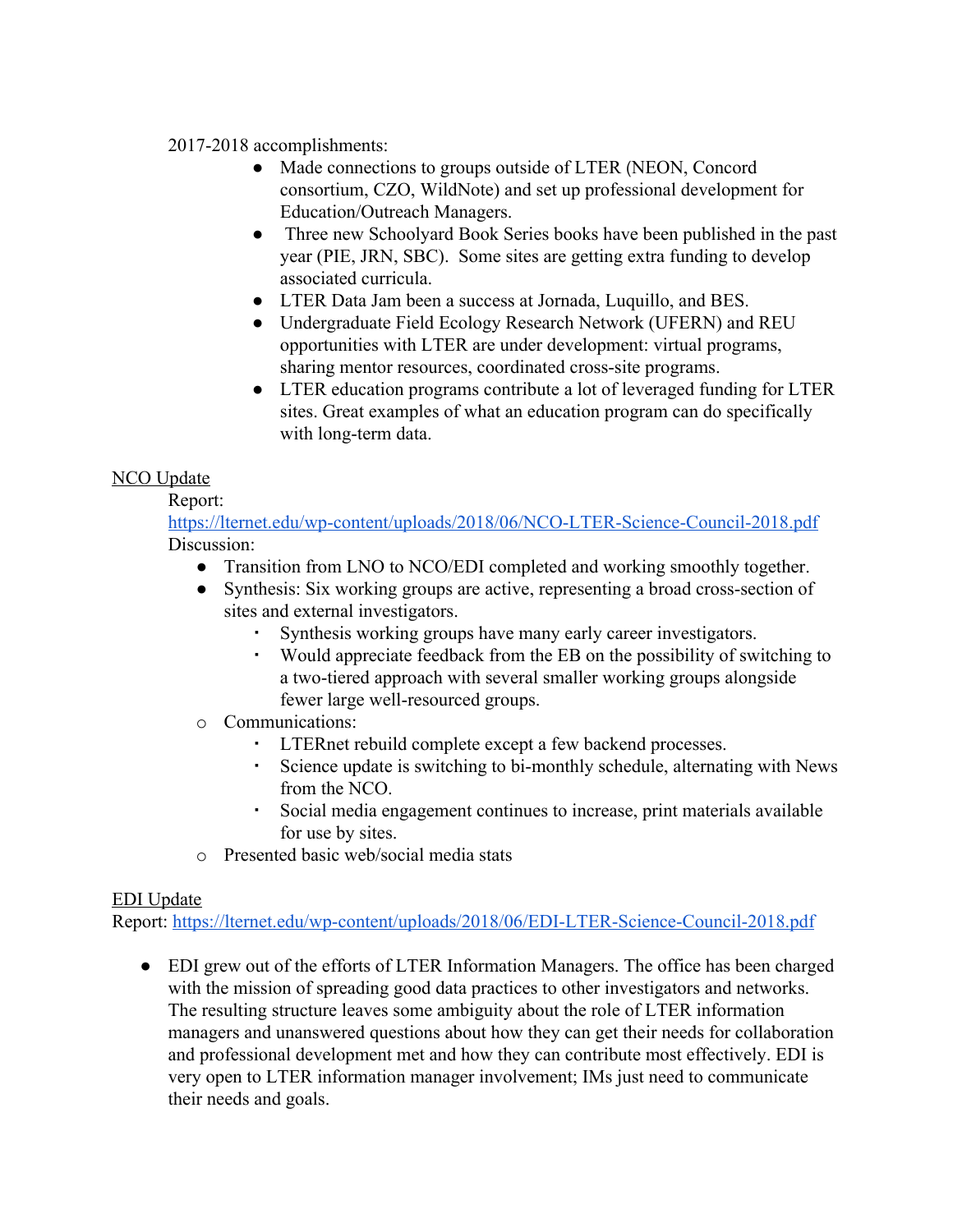- Some participants expressed concern about whether EDI might be overwhelmed by their own success and unable to meet the demand for data curation services:
	- EDI is working on a business model that would allow compensation for services. Much can be done with well-supervised students.
	- Another approach is to fully develop the data-management marketplace essentially, a matchmaking service for data management piecework. LTER produces high quality metadata, might need to charge \$300-\$500 per dataset.
- There has been some confusion about whether it is mandatory to submit data to EDI/LTER Data Portal.
	- Some confusion is related to misunderstandings about which organizations are truly data repositories (such as EDI) and which are discovery networks (such as DataONE). In the case of BCO-DMO and the Arctic Data Center, LTER Portal Data can be replicated to (or from) their records.

EXECUTIVE SESSION: NCO and EDI personnel recused - no notes available

# **NCO/EDI Discussion with NCO/EDI personnel present**

Synthesis Working Groups

- Not all sites are participating in synthesis working groups. There are fewer marine sites involved and no explicit mention in the RFP of urban site themes.
	- o In many cases, site data is used even when researchers from that site are not participating in the working group. More funding would be required to get more sites involved.
	- o Some sites are doing synthesis through other organizations (Powell Center, SESYNC) and did not need to propose an LTER synthesis group.
- Is there a need for a synthesis committee to help strategize formation of working groups and other synthesis activities?
	- o NCO needs clear direction on where to focus efforts with limited funding--toward external participation, or broader LTER participation?
- It would be helpful for the LTER community to see more of what is coming out of the synthesis working groups:
	- o Nearly all the working groups have presented webinars, but the NCO could also develop short presentations on progress for the science council.
- In general, the competitive proposal process received strong support from the Executive Board.
- In may be worthwhile to consider partial funding, or a lower level of funding, to groups that have a more discrete task or require some proof of concept.

## Thoughts on Network Feedback

Open question for discussion: How should the NCO seek feedback from the LTER community? Should the community be part of NSF's evaluation process of the NCO?